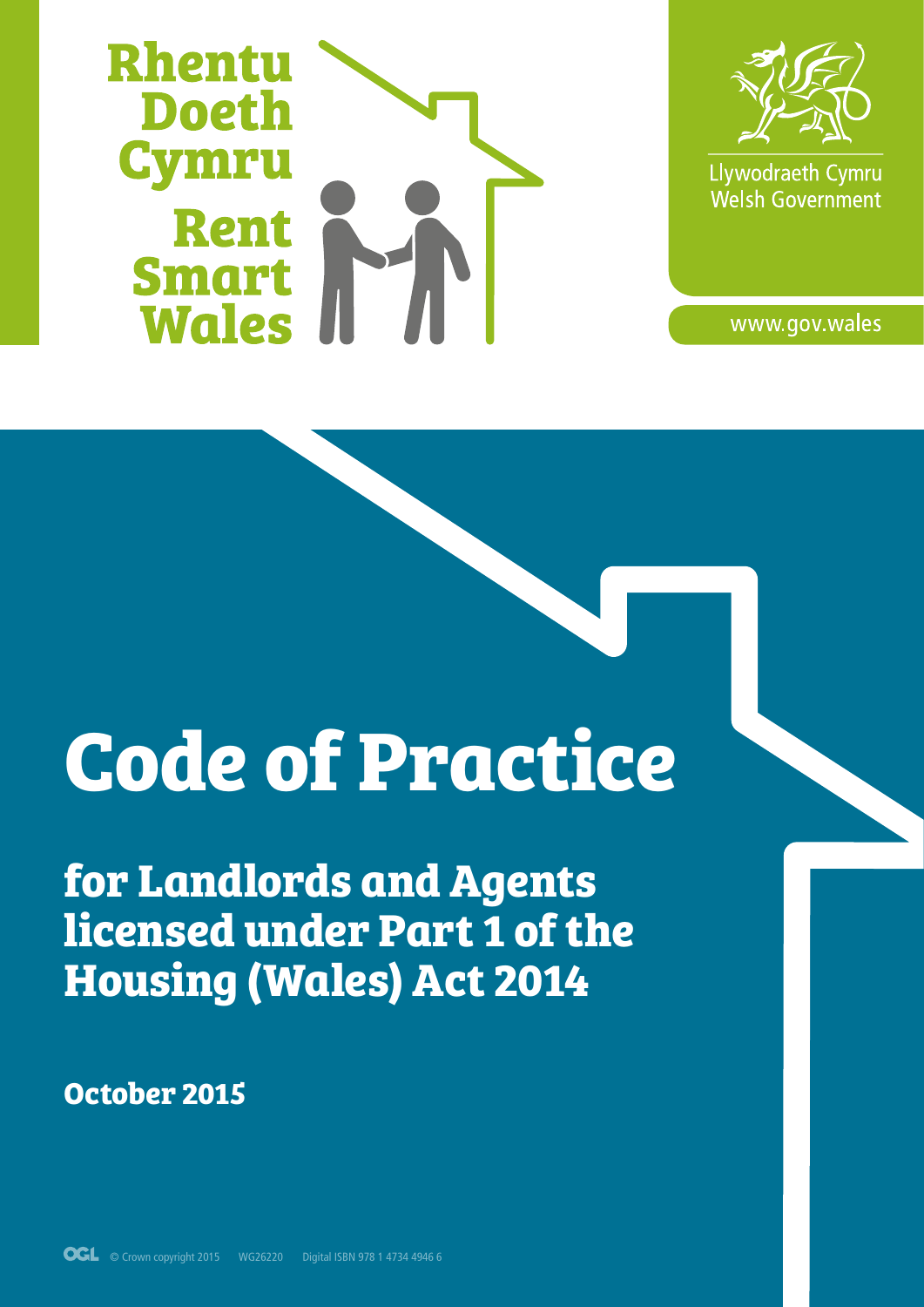# **Contents**

| 1: Introduction                                              |    |
|--------------------------------------------------------------|----|
| 2: Before letting a property                                 | 3  |
| 3: Setting up a tenancy                                      | 6  |
| 4: During the tenancy                                        | 10 |
| 5: Ending a tenancy                                          | 17 |
| Appendix 1: Glossary of Terms                                | 19 |
| Appendix 2: Other relevent legislation and Codes of Guidance | 20 |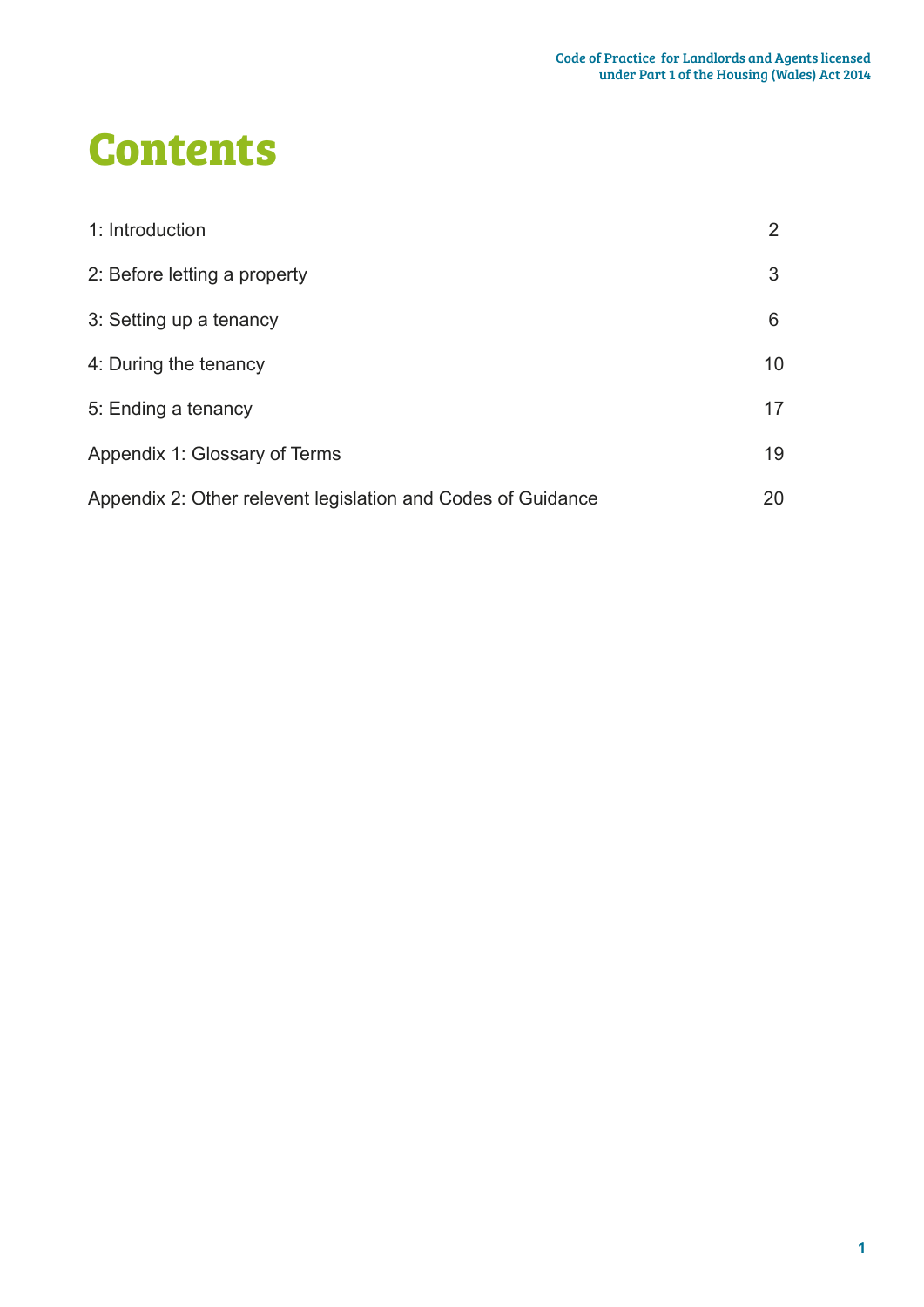# **1: Introduction**

This Code of Practice ("the Code") has been prepared to help landlords and agents licensed through the *Rent Smart Wales* scheme. The scheme has been developed to implement Part 1 of the Housing (Wales) Act 2014, the purpose of which is to improve practices in the private rented sector.

Section 40 of the Housing (Wales) Act 2014 requires Ministers to issue a Code of Practice setting standards relating to letting and managing rental properties. Section 22 of the Act makes it a condition that any person issued with a licence under Part 1 of the same Act must comply with the Code of Practice.

This document comprises two elements. First and foremost, it sets out what landlords and agents must do i.e. "Requirements" in order to comply with the law. Unless specified, the "Requirements" apply to both landlords and letting agents. The Requirements are contained in legislation. Any reference to legislation in this Code is deemed to be a reference to that legislation as amended, re-enacted or substituted with or without modification from time to time.

The second element of the Code is information on what can be done to raise standards above the minimum level required by law. This is described as "Best Practice", and is shown in shaded boxes throughout the document. These are carried out at the discretion of landlords and lettings agents. Many already work in this way but spreading best practice is good for landlords and agents, their tenants and for the overall reputation of the sector.

All landlords and agents who hold a licence under the Rent Smart Wales scheme must abide by the Requirements of the Code. A landlord or agent who fails to comply with any of the Requirements runs the risk of losing their licence, which means that they would be unable to let or manage any residential properties.

#### **The remaining sections of the Code are:**

- **•** Section 2: Before letting a property
- **•** Section 3: Setting up a tenancy
- **•** Section 4: During a tenancy
- **•** Section 5: Ending a tenancy

A Glossary is provided in Appendix 1 as an aid to understanding common terms in letting and managing residential properties. Appendix 2 lists legislation and guidance which relates to the Requirements and Best Practice recommendations.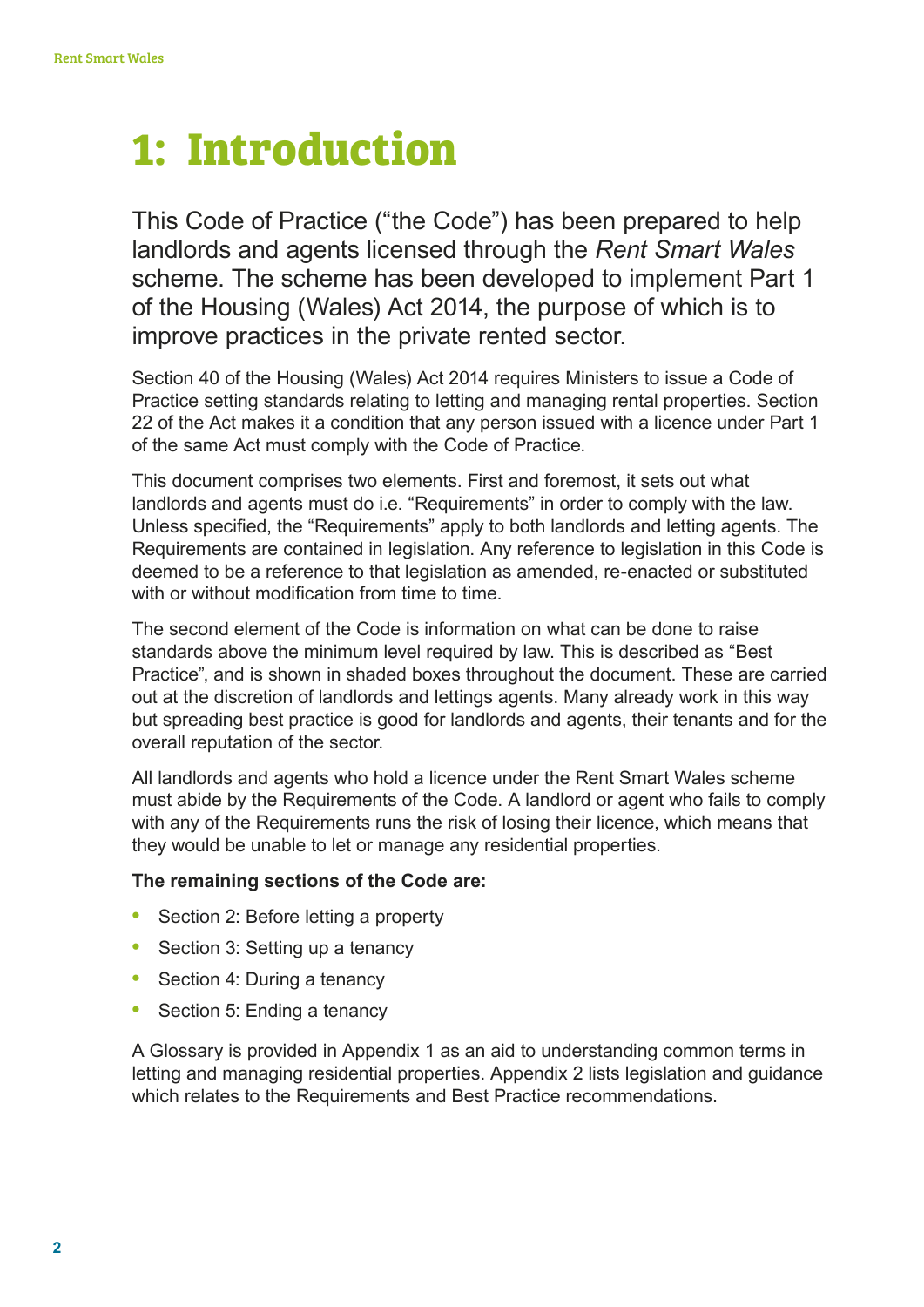# **2: Before letting a property**

**2.1** This section explains what must be done before letting a property. The requirements will depend on whether the landlord wishes to appoint an agent to manage the letting of the property on their behalf. The first part of this section explains what is required of a landlord in appointing an agent and vice versa.

#### **Appointing an agent – Requirements**

- **2.2** If appointing an agent to let or manage their property, a landlord must be sure that the agent holds a licence under the *Rent Smart Wales* scheme1 .
- **2.3** When a landlord approaches an agent to instruct them, the agent must provide the following details<sup>2</sup>.
	- a. Fees and expenses
	- b. The terms of business between the landlord and agent
	- c. The duration of the agreement to manage the property on the landlord's behalf; and
	- d. The extent of the agent's financial authority to authorise expenditure such as essential repairs/maintenance.
- **2.4** The agent must give the landlord sufficient time to read and understand these details before requiring them to agree to them. If the landlord appoints the agent based on the details, then the agent must provide the landlord with a written copy of the details on which the instructions are based to the landlord for their records<sup>3</sup>
- **2.5** Unless it is contained within the original signed agreement, agents who want to appoint a sub-agent must first obtain the landlord's authorisation<sup>4</sup>.

#### **Best Practice**

**•** The landlord and agent should sign and date the written details of their business arrangements, and include details of who is responsible for specific tasks related to the letting and management of a landlord's property. Any subsequent changes to these arrangements should again be confirmed in writing, and signed by both parties.

<sup>&</sup>lt;sup>1</sup> Section 9 in Part 1 (Regulation of Private Rented Housing) of the Housing (Wales) Act 2014.

<sup>2</sup> Section 50 of the Consumer Rights Act 2015 and regulation 11 of the Consumer Contracts (Information, Cancellation and Additional Charges) Regulations 2013, SI 2013/3134.

<sup>3</sup> Regulations 11 and 12 of the Consumer Contracts (Information, Cancellation and Additional Charges) Regulations 2013, SI 2013/3134.

Section 57 of the Consumer Rights Act 2015.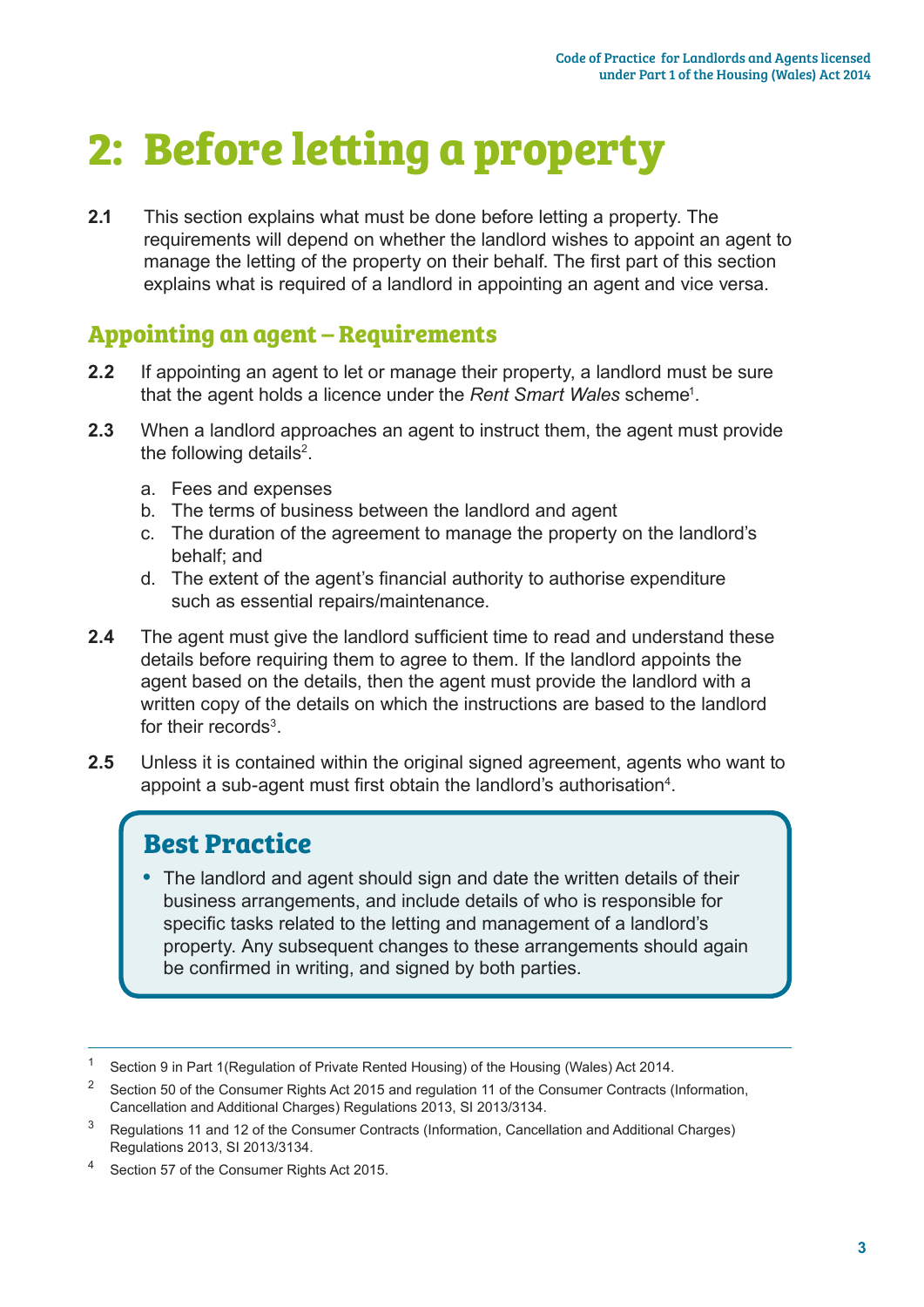#### **Marketing and advertising – Requirements**

- **2.6** All statements made about a property, whether spoken, in pictures or in writing, must be correct and not misleading. Statements must be clear and not hide important information about the property<sup>5</sup>.
- **2.7** For all properties which require an Energy Performance Certificate, any advertisements or information provided about the property must include the Energy Performance Indicator, which is more commonly known as the Standard Assessment Procedure, or "SAP". The Indicator, which provides the energy and environmental performance of the property, can be found on the Certificate<sup>6</sup>.
- **2.8** The Energy Performance Certificate must be made available should a tenant wish to view it.
- **2.9** An agent must disclose to a prospective tenant all fees so all the costs payable if entering a tenancy agreement are clear and understood. The same also applies to any fees which may be charged at a later date, such as any fees for the renewal of the tenancy agreement. All fees must be stated as being inclusive of Value Added Tax ("VAT")7 . This also includes any fees which may be charged as a result of late payment of rent. This requirement covers any property adverts an agent may produce.
- **2.10** Questions from potential tenants must also be answered clearly and truthfully, including making it clear if an offer has already been accepted for the tenancy from somebody else.<sup>8</sup>
- **2.11** When arranging for a potential tenant to view a property in which a tenant currently lives, the existing tenant must be given reasonable notice (at least 24 hours) of the appointment, unless arrangements for access to the property were agreed otherwise in the tenancy agreement<sup>9</sup>, or specifically agreed with tenants outside of the tenancy agreement.

<sup>5</sup> Section 8 of the Consumer Protection from Unfair Trading Regulations 2008, SI 2008/1277.

<sup>6</sup> 2 (Duties relating to Energy Performance Certificates) of the Energy Performance of Buildings (England and Wales) Regulations 2012, SI 2012/3118.

<sup>7</sup> Section 83 of the Consumer Rights Act 2015.

<sup>8</sup> Section 8, Part 3 - The Consumer Protection from Unfair Trading Regulations 2008 (SI 2008/1277)

<sup>&</sup>lt;sup>9</sup> Part 1 (Unlawful Eviction and Harassment) of the Protection from Eviction Act 1977.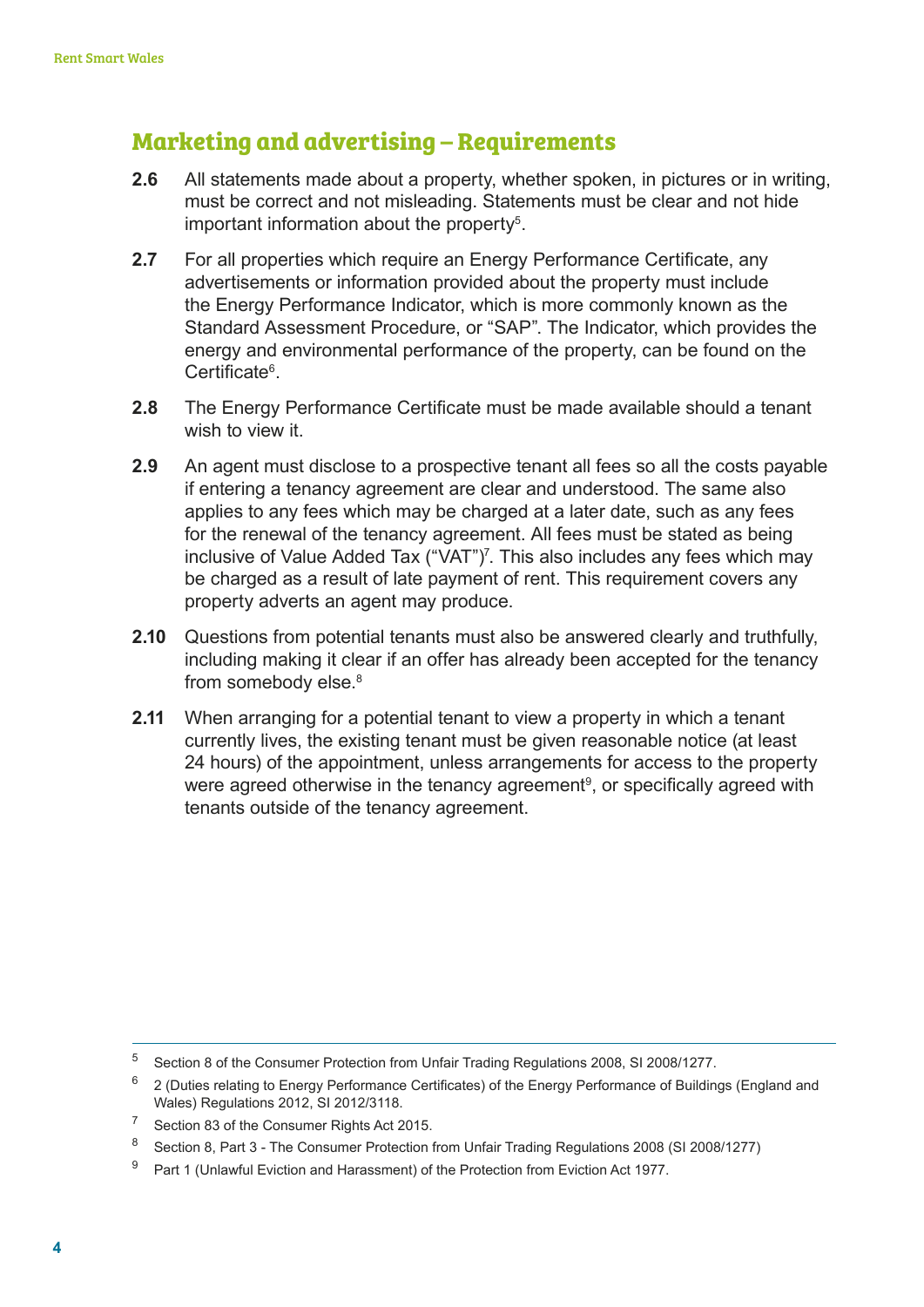- **•** Before offering a property for rent, the appropriate consents should be obtained by a landlord.
- **•** An agent should obtain written confirmation from a landlord that the appropriate consents, as detailed above, have been granted.
- **•** If a landlord intends to rent a leasehold property, such as a flat, they should consider the terms of that property's lease, and any obligations that will need to be included in the tenancy agreement, such as service charges which may be payable by a tenant. Any relevant terms should be brought to the attention of potential tenants, and agent if relevant, at the earliest opportunity
- **•** The responsibility for paying service charges which relate to the repair and maintenance of the structure or exterior of the building, or common parts of the building should not be passed to tenants.
- **•** Landlords and agents should seek to conduct all tenancy-related matters, and deal with prospective tenants, in a professional, fair and reasonable manner.
- **•** Providing someone interested in renting a property with full and detailed information on the property, and terms of the rental, helps avoid misunderstandings and difficulties which could occur after they've entered a tenancy agreement.
- **•** Any fees charged to the tenant as a result of late payment of rent should be proportionate. Legitimate reasons for late payment should always be taken into account before any fee is charged.
- **•** If a property is not served by mains gas, you should inform tenants of this, and provide them with information about local suppliers of gas and how much this is likely to cost them. This will help them to decide whether renting the property is affordable for them.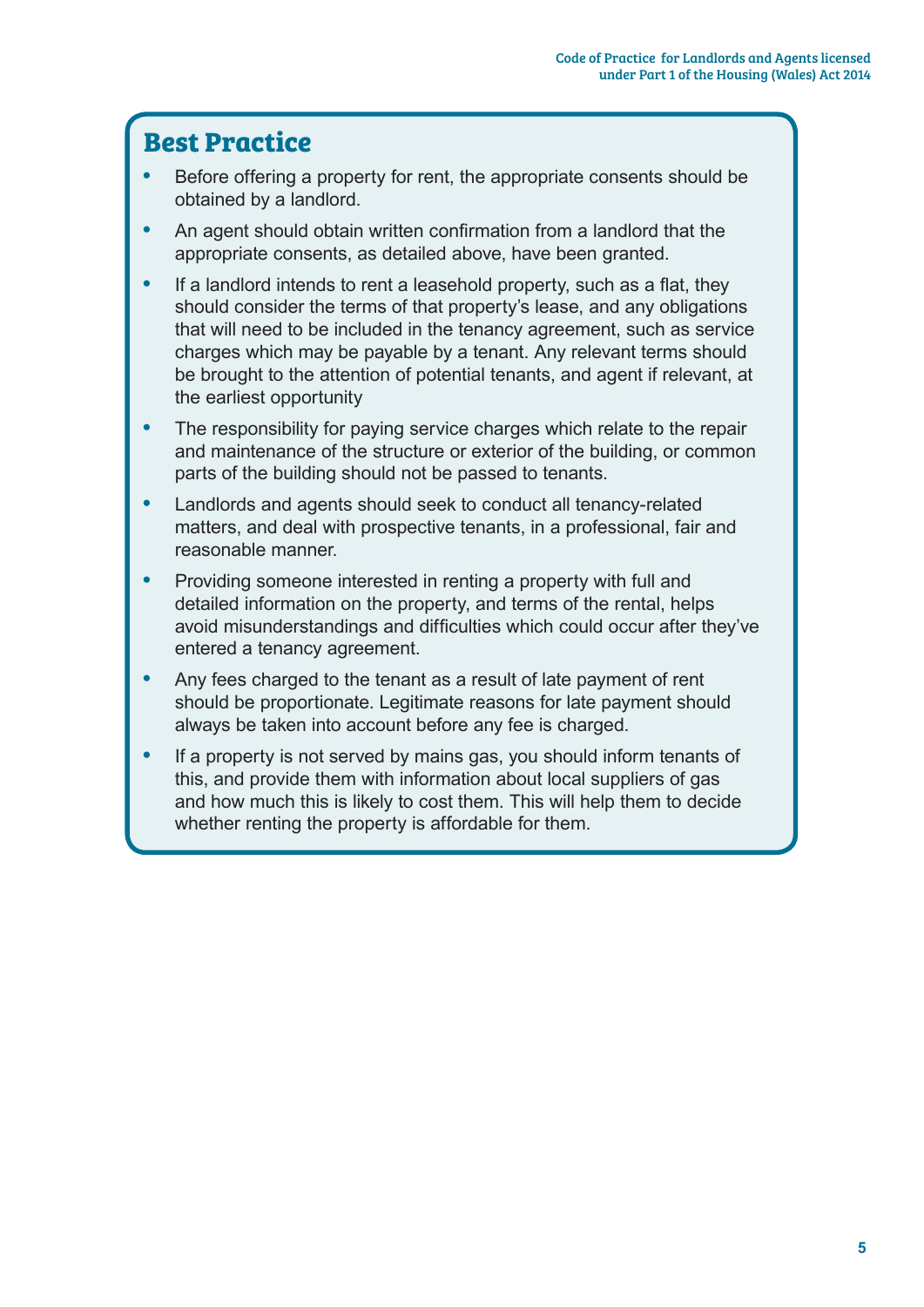# **3: Setting up a Tenancy**

**3.1** This section explains what is required when preparing to let a property. This includes seeking references for a prospective tenant, agreeing the requirements of the tenancy and the documentation which must be provided.

#### **References and checks – Requirements**

- **3.2** The prospective tenant's consent must be sought before seeking a reference or carrying out a credit check $10$ .
- **3.3** Prospective or existing tenants must not be treated less favourably than others because of their age, disability, gender, gender identity, race and nationality, religion or belief, sexual orientation or whether they have children or are pregnant<sup>11</sup>.

### **Best Practice**

- **•** References requested for a prospective tenant (or their guarantor, if applicable) should only ask for information relevant to the tenancy.
- **•** If a previous tenant requests a reference to allow them to take out a tenancy on a new rental property, one should be provided. References should always be fair and accurate.
- **•** Tenants should be given, or signposted to, the Welsh Government's publication "A Home in the Private Rented Sector – A Guide for Tenants" at the beginning of their tenancy.

#### **Agreeing the tenancy – Requirements**

- **3.4** During negotiations, and before they have committed to pay any expense, the potential tenant must be provided with clear information on<sup>12</sup>:
	- a) Terms of the tenancy
	- b) How long the tenancy will last (if a fixed period)
	- c) Costs for which the tenant will be responsible
	- d) Amount of any security deposit, if applicable
	- e) The amount of any holding deposit, if applicable. You must also clearly state the reason for such a deposit, and all associated terms and conditions

<sup>&</sup>lt;sup>10</sup> Section 7 of the Data Protection Act 1998.

<sup>&</sup>lt;sup>11</sup> Chapters 1 (Protected Characteristics) and 2 (Prohibited Conduct) in Part 2 (Equality: Key Concepts) of the Equality Act 2010.

<sup>&</sup>lt;sup>12</sup> Part 3 (Offences) of the Consumer Protection from Unfair Trading Regulations 2008, SI 2008/1277.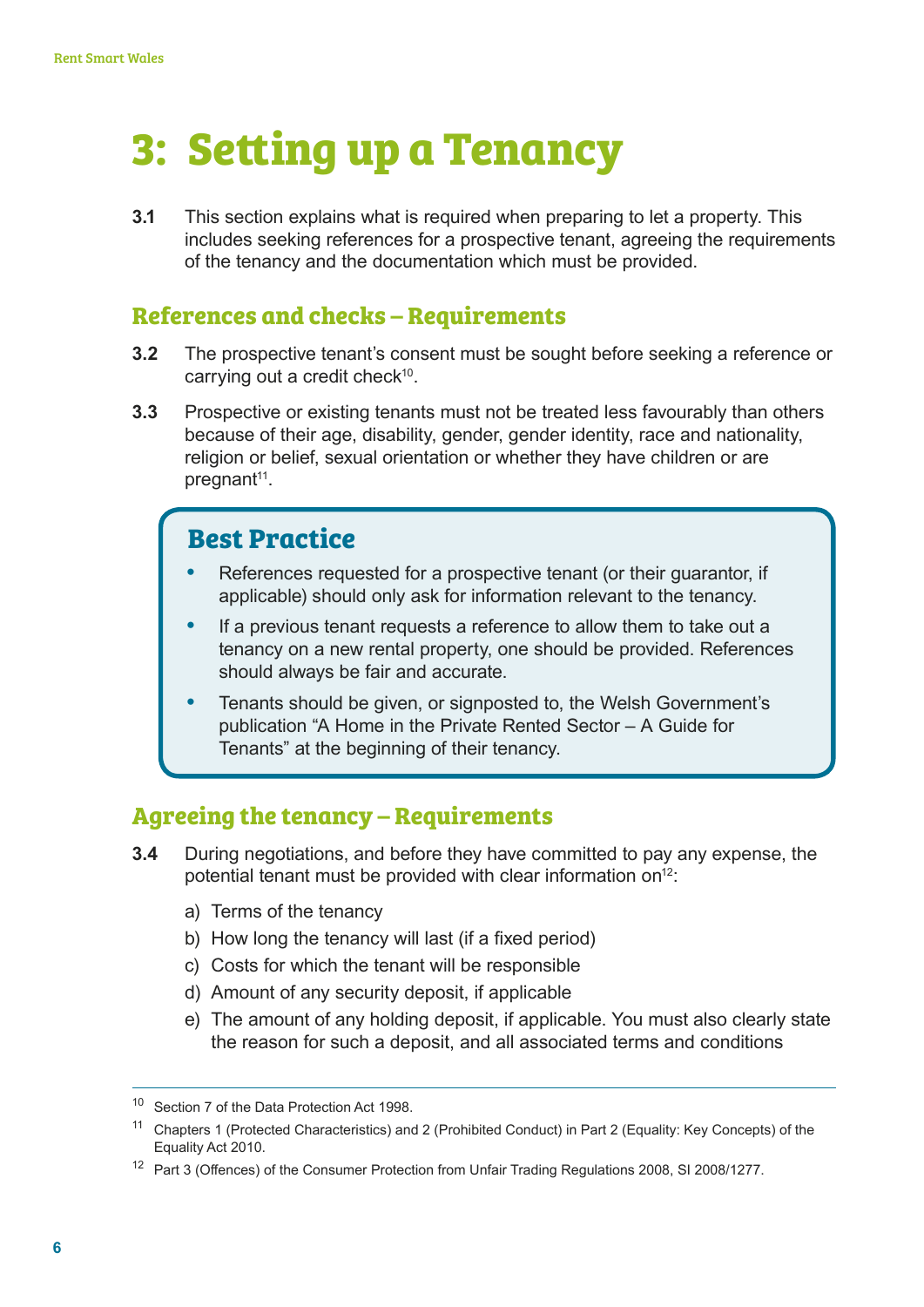- f) The total sum the tenant will be required to pay on signing the tenancy agreement
- g) Any guarantor requirements, if applicable
- h) Methods of payment available to the tenant
- i) The procedure to follow when the tenant arranges to sign the tenancy agreement
- **3.5** Potential tenants must be given sufficient opportunity to read a draft or sample tenancy agreement prior to signing their tenancy agreement<sup>13</sup>. This would allow them to obtain independent advice should they wish to do so.

- **•** Be considerate of a prospective tenant's circumstances when dealing with people who might be disadvantaged because of their age, illness, lack of understanding, lack of linguistic ability, economic circumstances or bereavement.
- **•** If any extra terms are negotiated between the parties prior to the tenancy being agreed, such as new furniture which will be provided prior to the tenant moving in, these should be written into the rental agreement.
- **•** Where possible, be accommodating towards prospective tenants with pets. Reasonable provision could be made within the tenancy agreement which could cover the possibility of any damage caused by pets to the property, or any furniture which may be provided with the property.

#### **Tenancy agreement – Requirements**

- **3.6** A written tenancy agreement must include:
	- a. The rent amount and key terms
	- b. Frequency of payment
	- c. The period of the tenancy
	- d. How any rent increases will be imposed including a statement, making clear what notice the landlord must give the tenant before the rent increase will take effect<sup>14</sup>.

<sup>&</sup>lt;sup>13</sup> Regulations 11 and 12 of the Consumer Contracts (Information, Cancellation and Additional Charges) Regulations 2013, SI 2013/3134.

<sup>14</sup> Section 20A of the Housing Act 1988.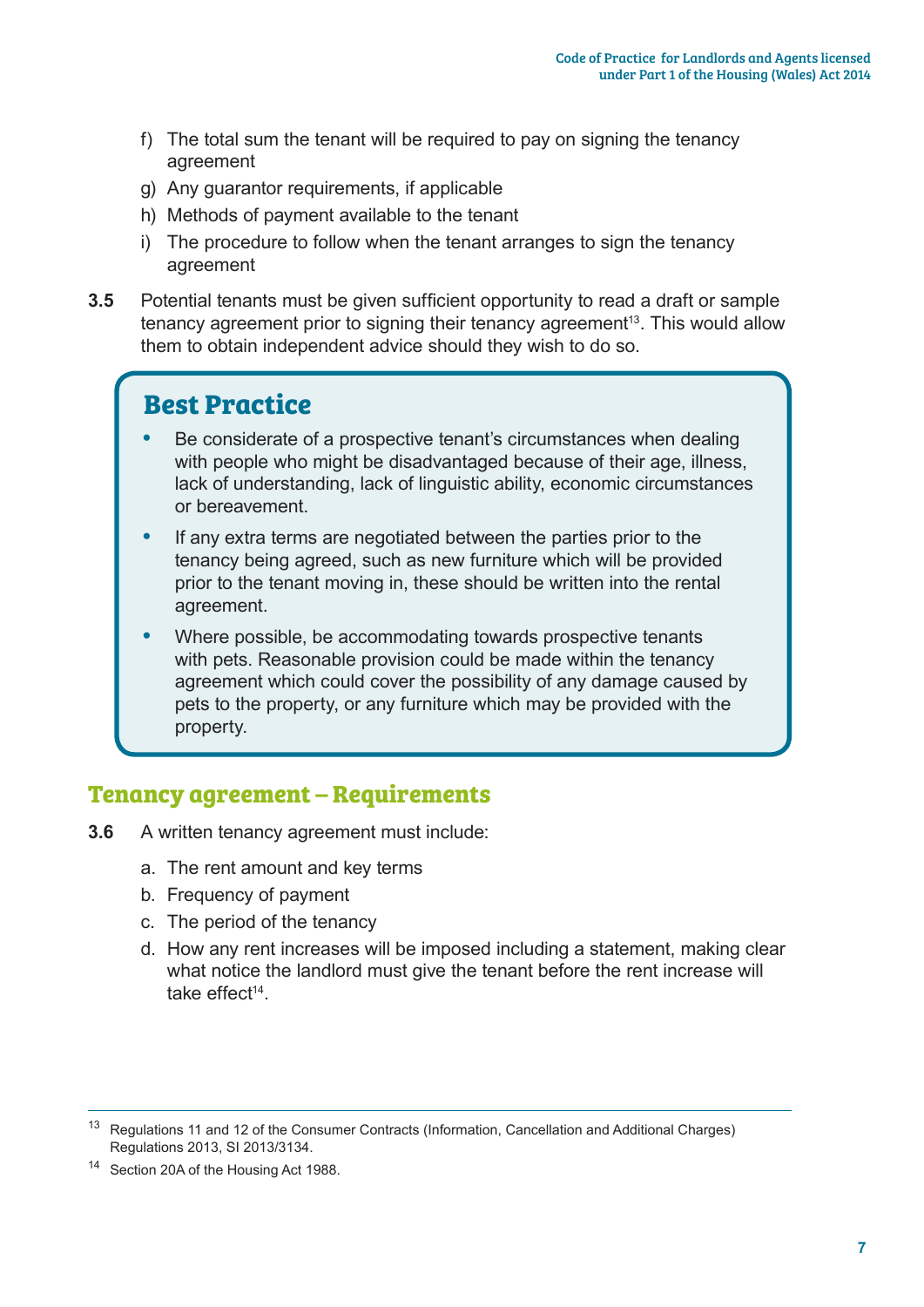- **•** A tenancy agreement should always be made in writing. A tenancy agreement made verbally still offers the same protection in the eyes of the law as a written tenancy agreement, but the evidence of a verbal tenancy agreement can be harder to prove.
- **•** If there is a written tenancy agreement, it should be signed and dated by both the tenant and the landlord, or agent. A copy should be kept by the landlord, or agent, and a copy given to the tenant.
- **•** A written tenancy agreement should also include:
	- − Guidance to the tenant on the rights to use any common parts or shared facilities, such as garages, parking spaces or gardens
	- − Details of any tenancy deposit required
	- − If known, which tenancy deposit protection scheme the deposit is to be registered with
	- − If known, how the deposit will be returned, and the terms of any deductions, together with an undertaking to return the balance of the deposit within a reasonable time, which is to be stated in the agreement
	- − A clear description of which party is responsible for paying:
		- **-** Council Tax
		- **-** Utility bills
		- **-** Television Licence
		- **-** Phone, broadband, television subscriptions, or any other payable media services
	- − Any other regular charges linked to the tenancy which are liable to be paid by a tenant
	- − Any other fees or charges to be made with regard to the tenancy with a clear description of what they are for, and if they are returnable at any point. This is to include all fees charged to the tenant
	- − How the tenancy can be terminated.
- **•** It is always a good idea to produce an inventory before a tenancy. The inventory should be presented to the tenant at the start of the tenancy, and the tenant should be given an opportunity to check the inventory is correct before signing up to it. The tenant and the landlord or agent should both keep a copy.
- **•** If a letting agent is involved, it should be made clear to the tenant that the tenancy agreement only relates to the landlord's and tenant's obligations. The letting agent should separately explain to the tenant what their responsibilities are.
- **•** The tenancy agreement should allow for entry in the case of an emergency.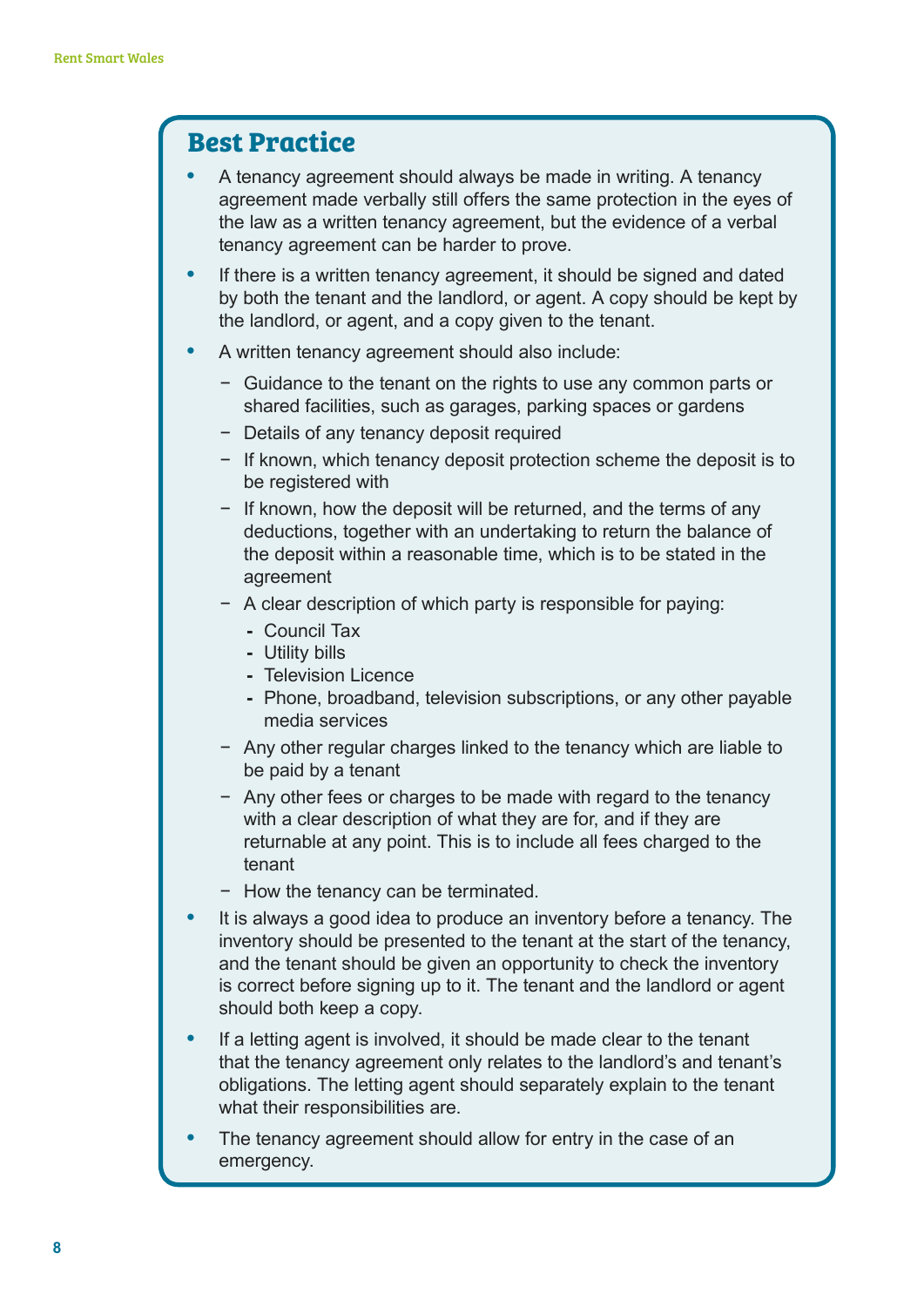#### **Supplementary documentation – Requirements**

- **3.7** The following documentation must be supplied to the tenant, in writing and before occupation:
	- a. Landlords Gas Safety Certificate, dated within the last 12 months, if the property has any gas appliances<sup>15</sup>.
	- b. Current Energy Performance Certificate (EPC) dated within the last ten years, if the property is of a type that needs one<sup>16</sup>.
	- c. Any other documentation required by law.

#### **Deposits – Requirements**

- **3.8** If a security deposit is required, when taken it must be protected in a Government-authorised scheme within 30 days of receiving it, and there must be full compliance with the rules of the relevant scheme. The prescribed information regarding the tenancy deposit protection scheme must be made available to the tenant within 30 days of receiving the deposit. The tenant must be given an opportunity to check and sign the prescribed information<sup>17</sup>.
- **3.9** Where a deposit is held by an agent, deposit money must be dealt with in the same way as other clients' monies. The commission payable to the agent upon the signing of a tenancy agreement, or any other charges owed by the landlord to an agent, must never be taken out of the deposit<sup>18</sup>.

<sup>15</sup> Regulation 36 of the Gas Safety (Installation and Use) Regulations 1998, SI 1998/2451.

<sup>&</sup>lt;sup>16</sup> Part 2 (Duties relating to Energy Performance Certificates) of the Energy Performance of Buildings (England and Wales) Regulations 2012, SI 2012/3118.

<sup>&</sup>lt;sup>17</sup> Chapter 4 (Tenancy Deposit Schemes) in Part 6(Other Provisions about Housing) of the Housing Act 2004.

<sup>&</sup>lt;sup>18</sup> Section 184 of the Localism Act 2011.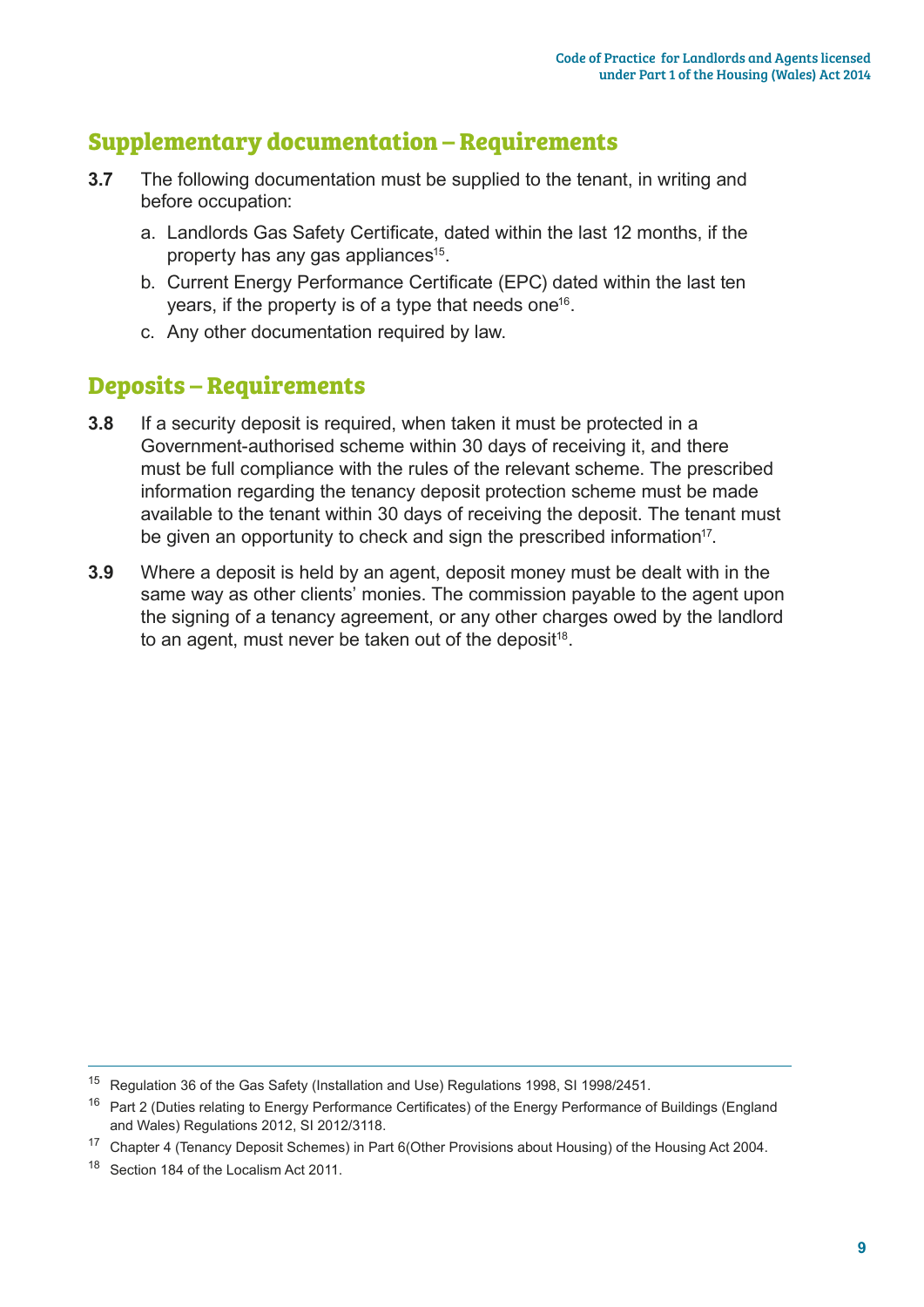# **4: During the Tenancy**

**4.1** This section explains what is required at the start of the tenancy and afterwards over the duration of the tenancy. It covers rent collection, the provision of contact details and access to the property after it has been let.

#### **Starting the tenancy – Requirements**

**4.2** Basic information must be provided about the new tenants to the water supplier within 21 days of the start of a new tenancy<sup>19</sup>. This information can be submitted at: www.landlordtap.com.

- **•** If the tenant is responsible for paying utility companies directly, provide the tenant with the relevant information to make it as easy as possible for the tenant to register with them as the customer from the start.
- **•** Where utilities are metered, record the meter readings at the start of a tenancy. Utility companies should also be advised for water, sewerage, gas and electricity, as appropriate.
- **•** The Local Authority should be informed of the date that the tenancy begins for council tax and electoral register purposes.
- **•** Let the tenant(s) know the arrangements for the collection of refuse and recycling.
- **•** Inform the tenant of the insurance arrangements for the property e.g. what is insured and by whom. If a tenant's own possessions are not covered by any existing policy, make this clear to them so they can take out their own contents insurance.
- **•** Explain the workings of the heating and hot water installations, the location of the water stop tap, the main electrical fuse box (and shut-off switch), gas shut-off valve and the use of burglar alarm or any window and door locks.
- **•** Tenants should be made aware of how to use any fire fighting equipment which may be provided, and how to exit the property safely in case of fire.
- **•** Tenants should be provided with information about the proper use of heating and ventilation and practices to reduce the risk of damp and mould growth.
- **•** At the start of their tenancy, information could also be provided to tenants about organisations who could offer them help and advice should something go wrong during their tenancy, such as Citizens Advice Cymru, Shelter Cymru or NUS Wales (if students).

<sup>19</sup> Regulation 5 of the Water Industry (Undertakers Wholly or Mainly in Wales) (Information about Non-owner Occupiers) Regulations 2014, SI 2014/3156.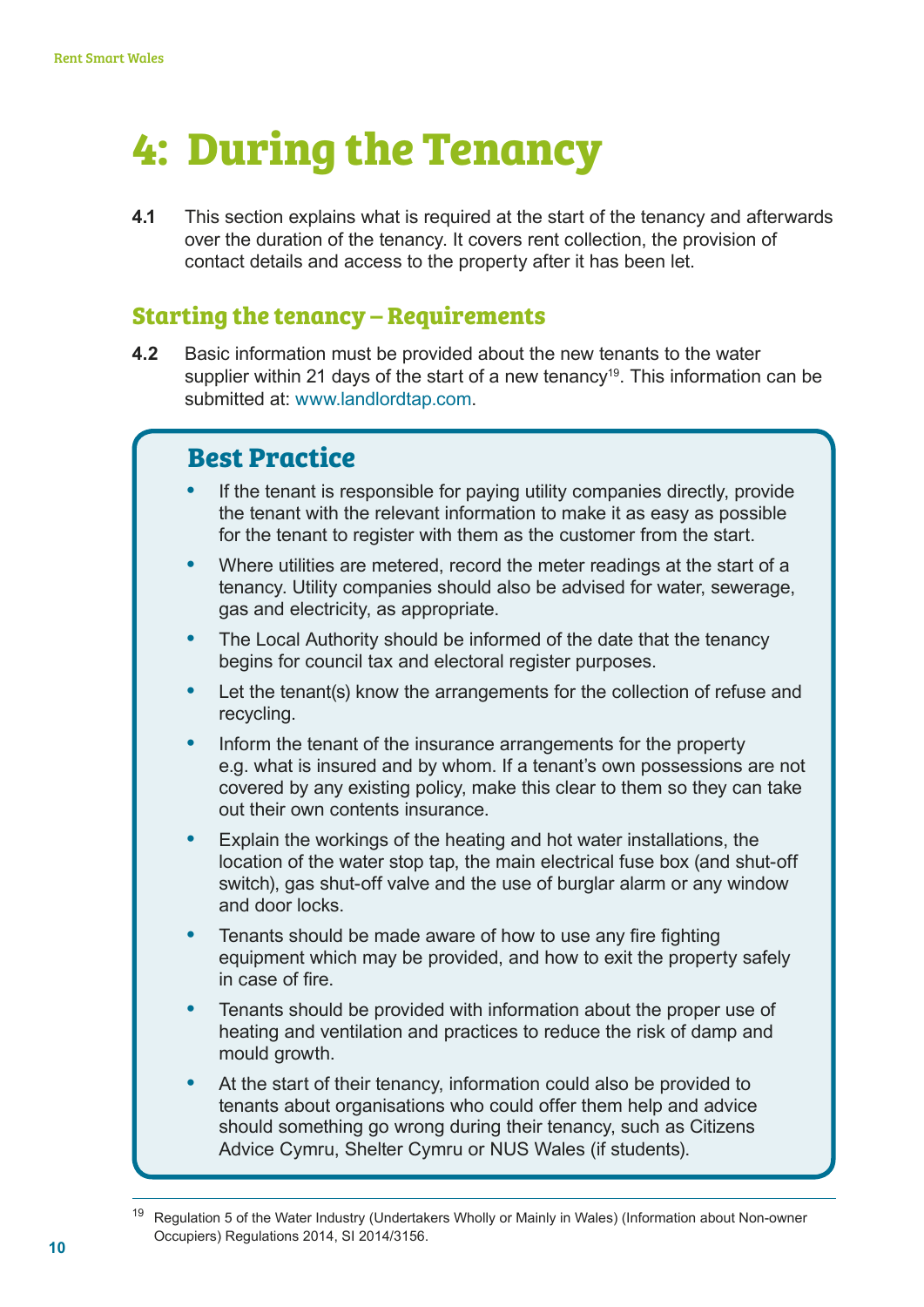### **Collecting rent – Requirements**

- **4.3** Rents and other charges must be collected through legal means and with regard to the clauses of the relevant tenancy agreement<sup>20</sup>.
- **4.4** The name and business address of the landlord must be included on any written rent demand. Until an address is provided, the rent is not deemed to be due from the tenant. If the provided address is not in England or Wales, then the tenant must be notified of an address in England and Wales to which notices may be served $21$ .
- **4.5** If the rent is paid weekly, a rent book must be provided. The rent book must be kept up to date $22$ .

### **Best Practice**

- **•** If used, rent demands should be clear and easy to read to help ensure they are understood by a tenant.
- **•** Provide a receipt for the rent and/or an annual statement of rent if requested by the tenant.
- **•** Agree with the tenant how the rent will be paid. The best method is considered to be by standing order. Rent should not be collected in the form of post-dated cheques.

#### **Contact details – Requirements**

**4.6** If a tenant requests their landlord's name and address, then they must be given it within 21 days, beginning with the day on which the Landlord receives the request<sup>23</sup>. If the landlord is a company<sup>24</sup>, and the tenant requests more information after receiving the name and address of the landlord, the name and address of the directors and the secretary of the company must also be given to the tenant within 21 days, beginning with the day on which he receives the request.

<sup>&</sup>lt;sup>20</sup> See tenancy agreement provisions in the Protection from Eviction Act 1977 and the Housing Act 1988.

<sup>21</sup> Section 48 of the Landlord and Tenant Act 1987.

<sup>&</sup>lt;sup>22</sup> Section 4 of the Landlord and Tenant Act 1985.

<sup>&</sup>lt;sup>23</sup> Section 1 of the Landlord and Tenant Act 1985.

<sup>&</sup>lt;sup>24</sup> Section 2 of the Landlord and Tenant Act 1985.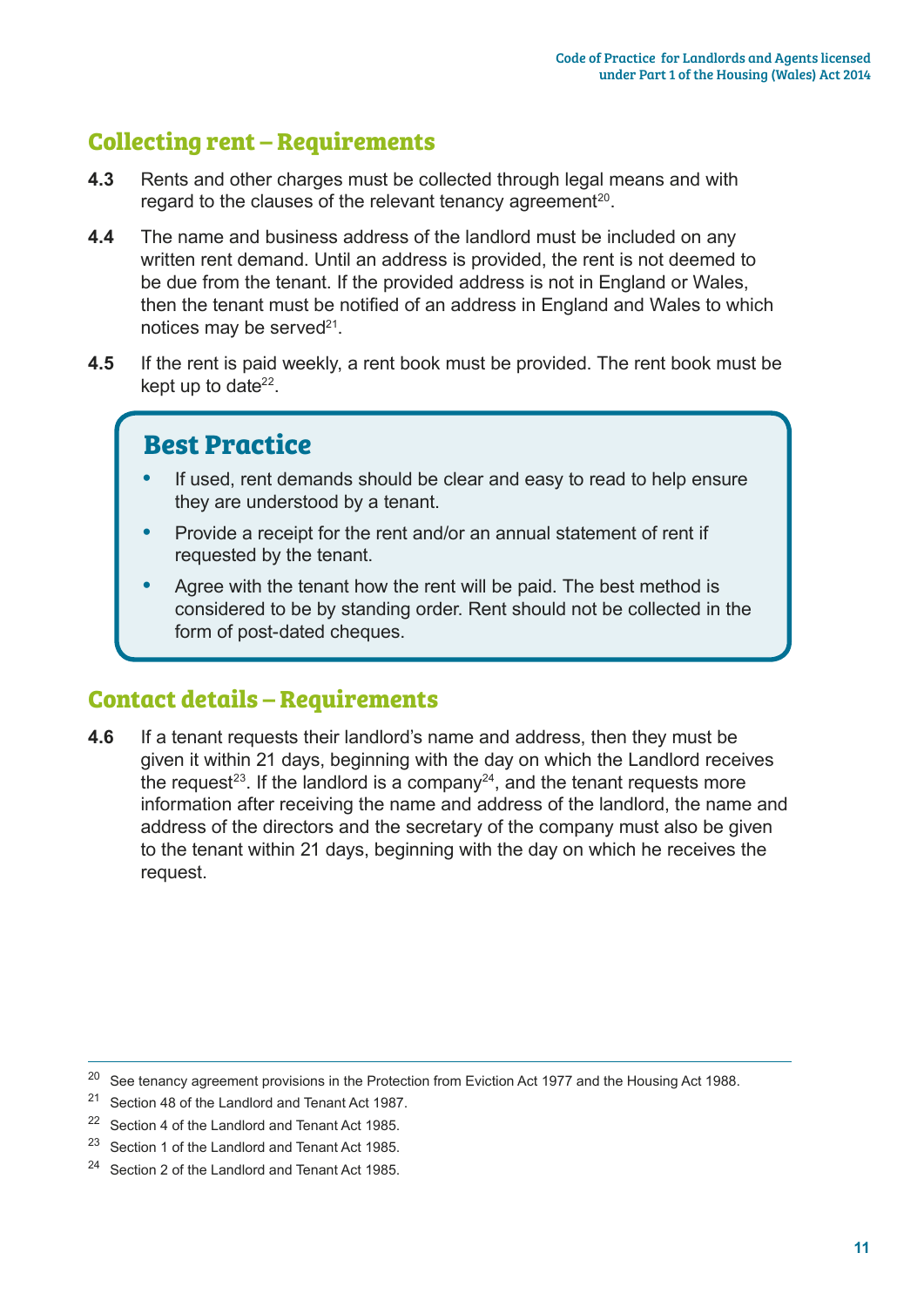- **•** Tenants should be provided with the details of the person who they can contact about their tenancy. These details should be kept up to date. The contact person should hold a licence issued by *Rent Smart Wales*. Details should include:
	- − A correspondence address
	- − A contact telephone number
	- − An email address (if available)
- **•** The contact person should always respond within a reasonable period of time.
- **•** If different from the person who a tenant should contact about general concerns with their tenancy, tenants should also be given details of how to make contact with a person licensed to deal with any problems within their property in an emergency.
- If the main contact person is unavailable e.g. on holiday, it's a good idea to inform the tenant and provide him or her with alternative contact arrangements.
- **•** Tenants should be advised how to report repair and maintenance issues.
- **•** Explain how the tenant can make a complaint and how they will be dealt with. It is helpful if this is in writing. This helps to ensure any complaints are dealt with fairly, promptly and efficiently.
- **•** For an agent, or for landlords with a portfolio of properties, it is a good idea to include details of formal redress arrangements, where applicable.

#### **Access to the property – Requirements**

- **4.7** Except in an emergency (e.g. a fire; problems with gas, electricity or escape of water that pose real risk of injury or significant damage to the property or neighbouring properties), tenants must be given at least 24 hours notice, in writing (or by any other means preferred by the tenant, such as a telephone call) requesting access to the property.
- **4.8** Tenants have the right to peaceful enjoyment of the property they are renting. If there is a valid reason why entry is needed and if access is refused for whatever reason, a court order must be obtained.
- **4.9** Forced entry must only be considered in case of an emergency or if there is no response to attempts to contact the tenant and there is genuine reason to believe the property has been abandoned by the tenant<sup>25</sup>.

<sup>&</sup>lt;sup>25</sup> Part 1 (Unlawful Eviction and Harassment) of the Protection from Eviction Act 1977.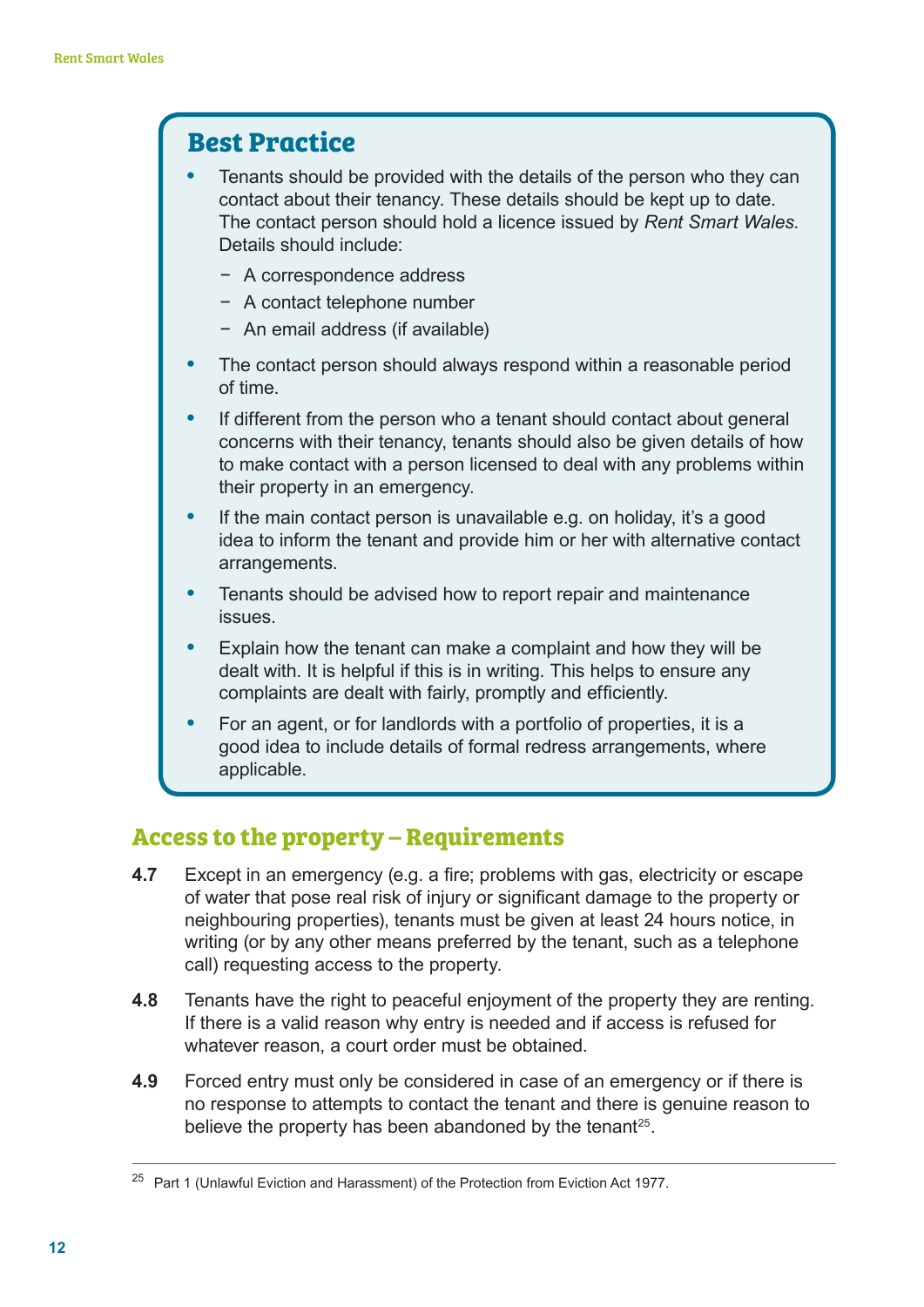**•** If access to the property is needed, it should be arranged for a mutually agreed reasonable time.

#### **Property Conditions**

- **4.10** A property must be kept in a safe condition, and with no unacceptable risk to the health of the tenants. If demands for improvements under the Housing Health and Safety Rating System ("HHSRS") are made by a local authority, then these must be acted upon<sup>26</sup>.
- **4.11** The installations provided for the heating of the property, such as the central heating or gas fires, and also for the water heating, together with the installations for the supply of gas, water, electricity and drainage, must be kept in proper working order<sup>27</sup>.
- **4.12** Electrical wiring must be in a safe, working condition. All electrical fixtures and fittings must be free from breakages, cracking or defects, and be properly and securely fitted. Electrical work must be carried out in accordance with part P of the Building Regulations<sup>28</sup>.
- **4.13** All electrical appliances provided must be in a safe condition<sup>29</sup>.
- **4.14** Furniture and furnishings provided as part of the tenancy agreement must comply with minimum fire resistance standards, unless exemptions apply<sup>30</sup>.
- **4.15** Gas appliances and flues must be checked for safety within 12 months of being installed, and thereafter at least every 12 months by a qualified gas engineer. Full records must be kept for at least 2 years of the inspections of each appliance and flue, of any defects found and of any remedial action taken. A copy of the safety certificate issued by the engineer must be given to each existing tenant within 28 days of the check being carried out.
- **4.16** Any maintenance or repair work on gas appliances provided must be carried out by somebody who is registered with the *Gas Safe Register*<sup>31</sup>.
- **4.17** Reasonable care must be taken to maintain and repair paths, driveways and car parking areas owned by the landlord so that they are safe to use. Gutters, downpipes, drains and gullies must be maintained and repaired<sup>32</sup>.
- **4.18** Any relevant health and safety information held about the property must be passed over to any contractor, including regarding asbestos<sup>33</sup>.

<sup>26</sup> Part 1 (Housing Conditions) of the Housing Act 2004.

<sup>27</sup> Section 11 of the Landlord and Tenant Act 1985.

<sup>&</sup>lt;sup>28</sup> Schedule 1 to the Building Regulations 2010, SI 2010/2214.

 $29$  Regulation 5 of the Electrical Equipment (Safety) Regulations 1994, SI 1994/3260.

<sup>&</sup>lt;sup>30</sup> As contained in the Furniture and Furnishings (Fire) (Safety) Regulations 1988, SI 1988/1324.

<sup>&</sup>lt;sup>31</sup> Regulation 3 of the Gas Safety (Installation and Use) Regulations 1998, SI 1998/2451.

<sup>32</sup> Section 11 of the Landlord and Tenant Act 1985.

<sup>33</sup> Regulation 4 of the Control of Asbestos Regulations 2012, SI 2012/632.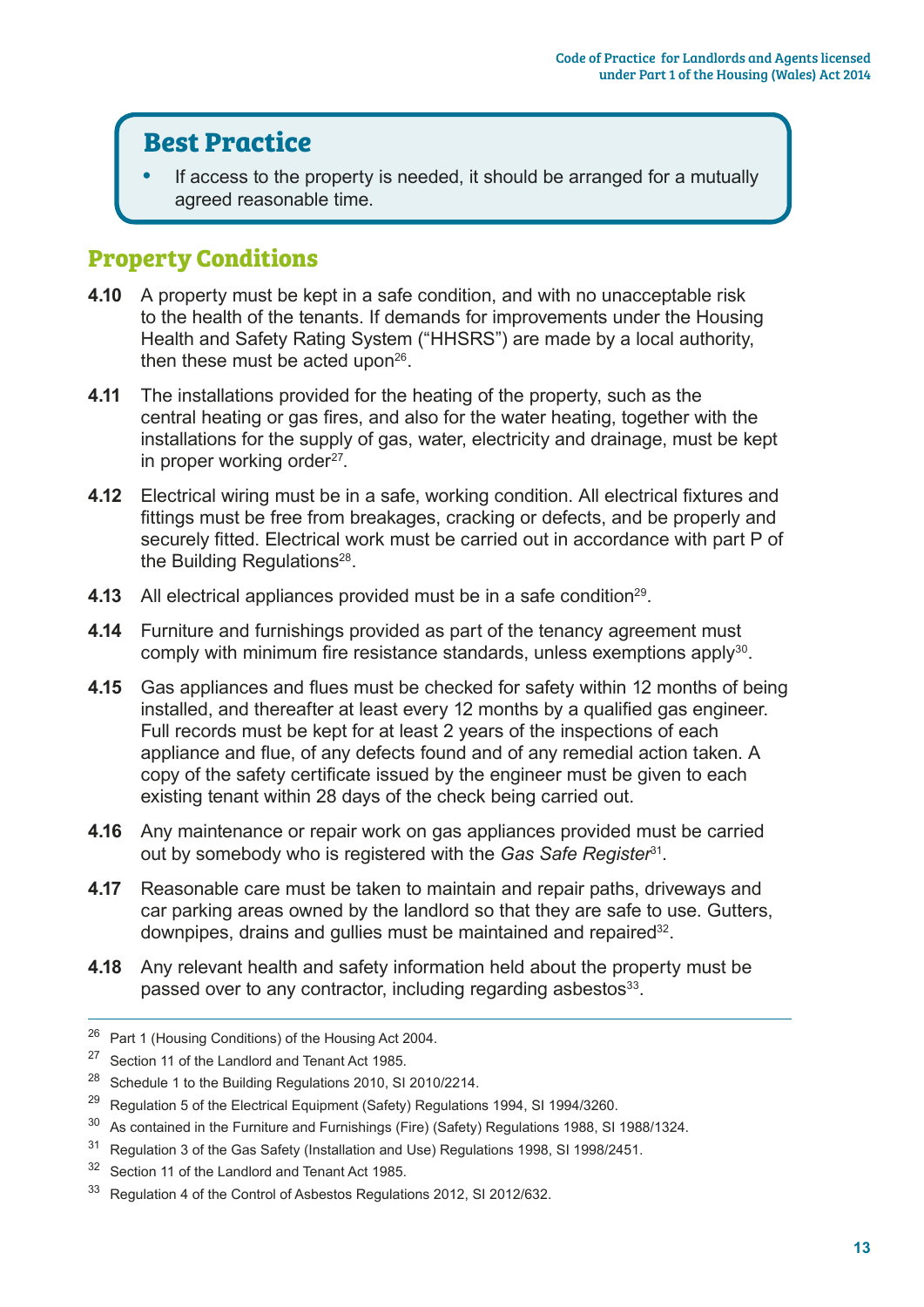- **4.19** A carbon monoxide alarm must be fitted if a new solid fuel burning appliance is installed<sup>34</sup>
- **4.20** All requirements regarding mandatory licensing schemes and additional schemes for Houses in Multiple Occupation in Wales must be adhered to, along with all Houses in Multiple Occupation Management Regulations<sup>35</sup>.

- **•** Landlords should keep the structure and exterior of the property in repair. If an agent is responsible for carrying out the landlord's obligations and is unable to discharge these responsibilities for any reason, they should inform the landlord and give reasons why to enable the landlord to comply.
- **•** If provided, a carbon monoxide alarm should comply with the BS EN 50291 standard, and be installed as the manufacturer's recommendations.
- **•** Be responsive to tenants' requests for repairs and respond within a reasonable timescale. Bear in mind that some repairs which could be relatively minor for some people, could be of greater importance to others.
	- **Emergency repairs:** these should be dealt with, or made safe, as quickly as possible, preferably the same day. Emergency repairs are where there is a risk of imminent danger to the health, safety and security of the tenant or somebody else on the premises. It could also be something that adversely affects the structure of the building.
	- **Urgent repairs:** wherever possible, these should be dealt with within three working days of being notified. These include the failure of functions within the property, such as central heating, hot water, and electrical problems. A repair to a boiler which may be considered urgent in the summer months may be an emergency in very cold weather.
	- − **Other Repairs:** Most tenants recognise minor repairs are not a priority but aim to do them as soon as possible and no later than 30 days after the request was made.
- **•** Remind tenants of their responsibility to carry out minor maintenance or repairs, such as replacing light bulbs or clearing pipes or drains they have blocked.
- **•** Care should be taken when choosing contractors who are competent to perform repairs and maintenance on the property. Reasonable steps should be taken to ensure such contractors have:
	- − Public liability insurance
	- − Professional indemnity insurance, if appropriate
	- − Relevant trade qualifications where required
	- − Appropriate health and safety risk assessments

J3 of Schedule 1 to the Building Regulations 2010 (SI 2010/2214).

<sup>&</sup>lt;sup>35</sup> Part 1 (Regulation of Private Rented Housing) of the Housing (Wales) Act 2014 and Part 2 (Licensing of Houses in Multiple Occupation) in Chapter 5 (General and Miscellaneous Provisions relating to Enforcement Action) of the Housing Act 2004.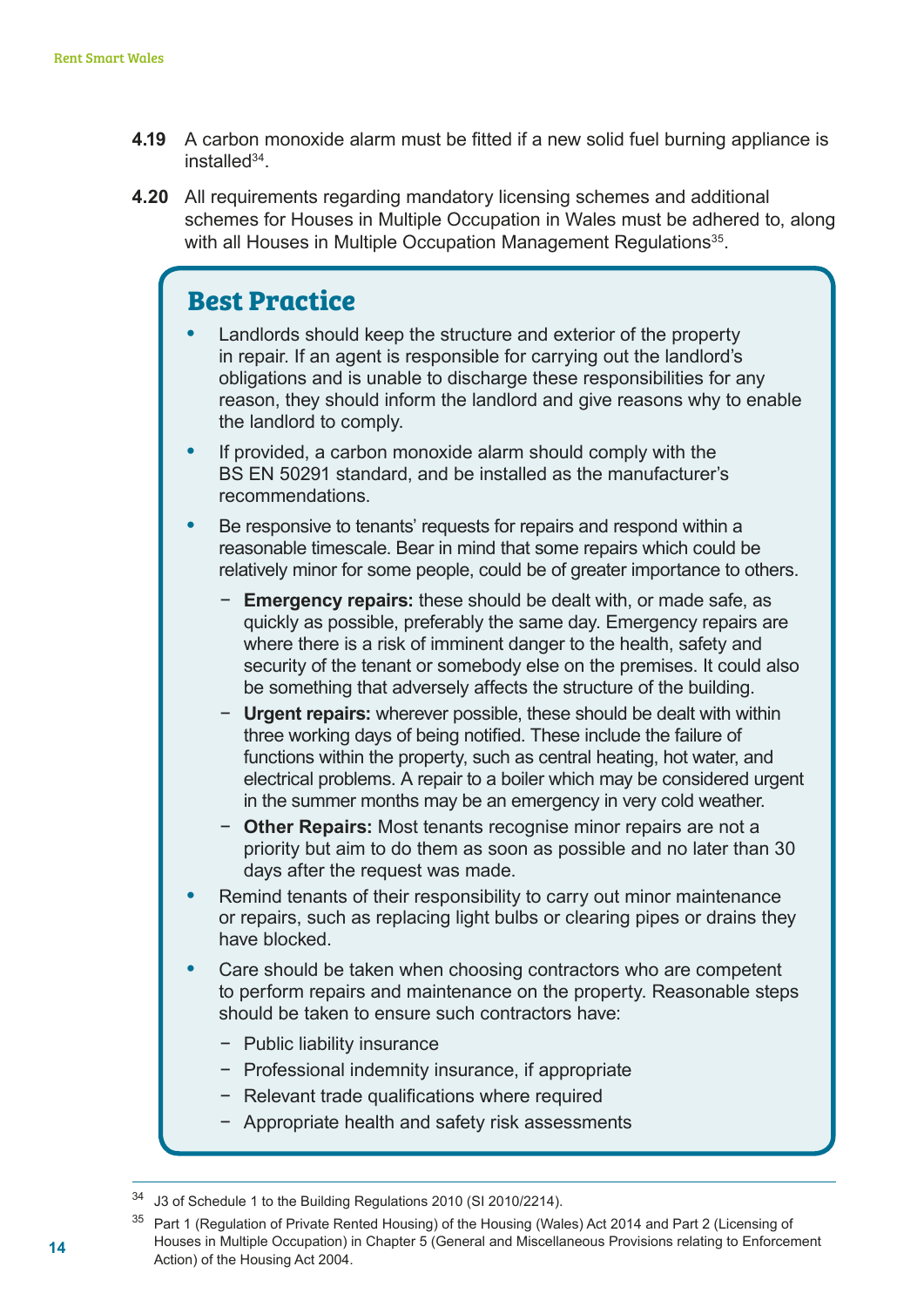- **•** A tenant should never be evicted simply for making a reasonable repair or maintenance request.
- **•** A request from a tenant to decorate the property should not be unreasonably refused. A compromise might be reached; for example if the tenant agrees to return the decorated area back to the original at the end of the tenancy.
- **•** Should a tenant require adaptations to be made to a property to aid their mobility or access requirements around the property, then this should not be unreasonably refused. Allowing an adaptation to be made to a property could help to secure a longer-term rental income from the tenant of that property.
- **•** Tenants should be consulted when there is a need to carry out repairs or maintenance at the property, unless there is an urgent need.
- **•** Aim to ensure works are carried out to a reasonable standard so that they do not need to be repeated within a short period of time thus saving money and time.
- **•** Inspect a property periodically to identify any hazards or repairs that require attention. It's a good idea to keep a record of inspections, with a list of any issues identified and action taken.
- **•** Carbon monoxide alarms should be provided in all rooms where a gas, oil or solid fuel appliance is present.
- **•** Properties should be fitted with smoke detectors. Ideally there should be at least one smoke detector on each floor of the property.
- **•** Landlords and agents should ensure the safety of any solid fuel and oil heating installations. They should carry out appropriate routine maintenance, including the sweeping of chimneys and flues, on an annual basis.
- **•** A check on the electrical installation should be carried out at least once every five years by a competent electrician, and the results should be recorded in the form of an Electrical Installation Condition Report (EICR).
- **•** Maintenance of any heating appliances should be carried out by an appropriate registered competent person. Landlords and agents should maintain a record of servicing and work carried out.
- **•** Effective insulation of properties, together with the installation of energy efficient boilers, can minimise heat loss, and reduce the cost of bills for tenants. This can help to make a tenancy more affordable for a tenant.
- **•** Measures such as the installation of extractor fans and adequate central heating can help to prevent condensation and, more seriously, rising and penetrating damp which can be very costly to rectify.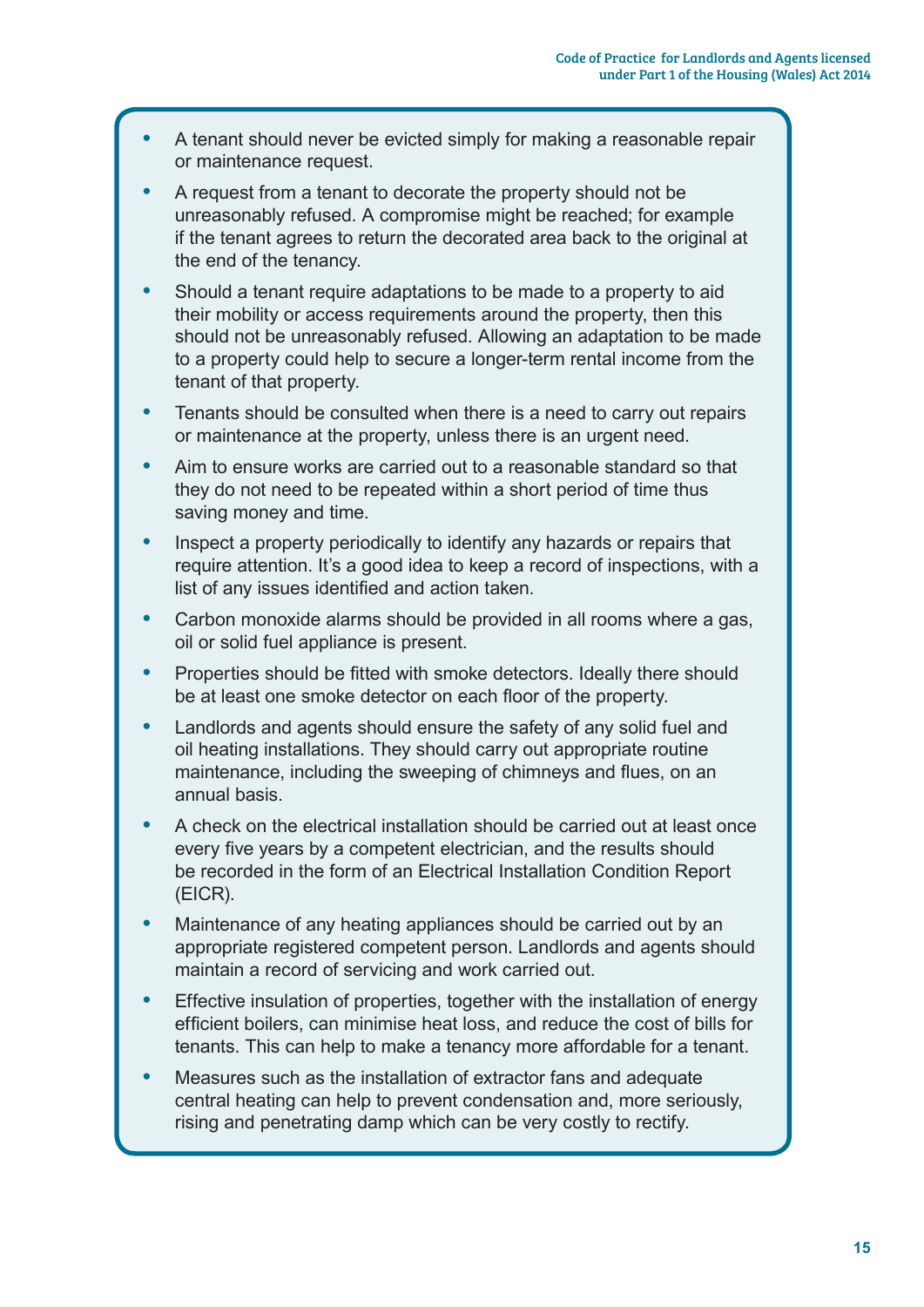#### **Renewing or changing a tenancy**

# **Best Practice**

- **•** Any tenancy renewal should always be accompanied by a written tenancy agreement. The tenant should be given sufficient time to review and sign this agreement.
- **•** All fees payable, or potentially payable, to a landlord due to a tenancy renewal or change to a tenancy, should be clearly communicated to the tenant before any new tenancy agreement is made.

#### **When things go wrong**

**4.21** Complying with the requirements of this Code will go a long way to preventing things from going wrong. If, however, difficulties arise, the way they are dealt with can make a difference.

- **•** When things go wrong during a tenancy, good communication with the tenant is very important. You should ensure that the tenant is kept up to date with any action that is being taken.
- **•** Assistance, such as mediation, could help to resolve problems before they escalate. This can potentially help to save landlords, agents and tenants on the cost of more formal legal proceedings.
- **•** Tenants should be informed of any redress scheme that an agent may be a member of, such as The Property Ombudsman. They can help in situations where a tenant is still unhappy having followed an agent's internal complaints procedure.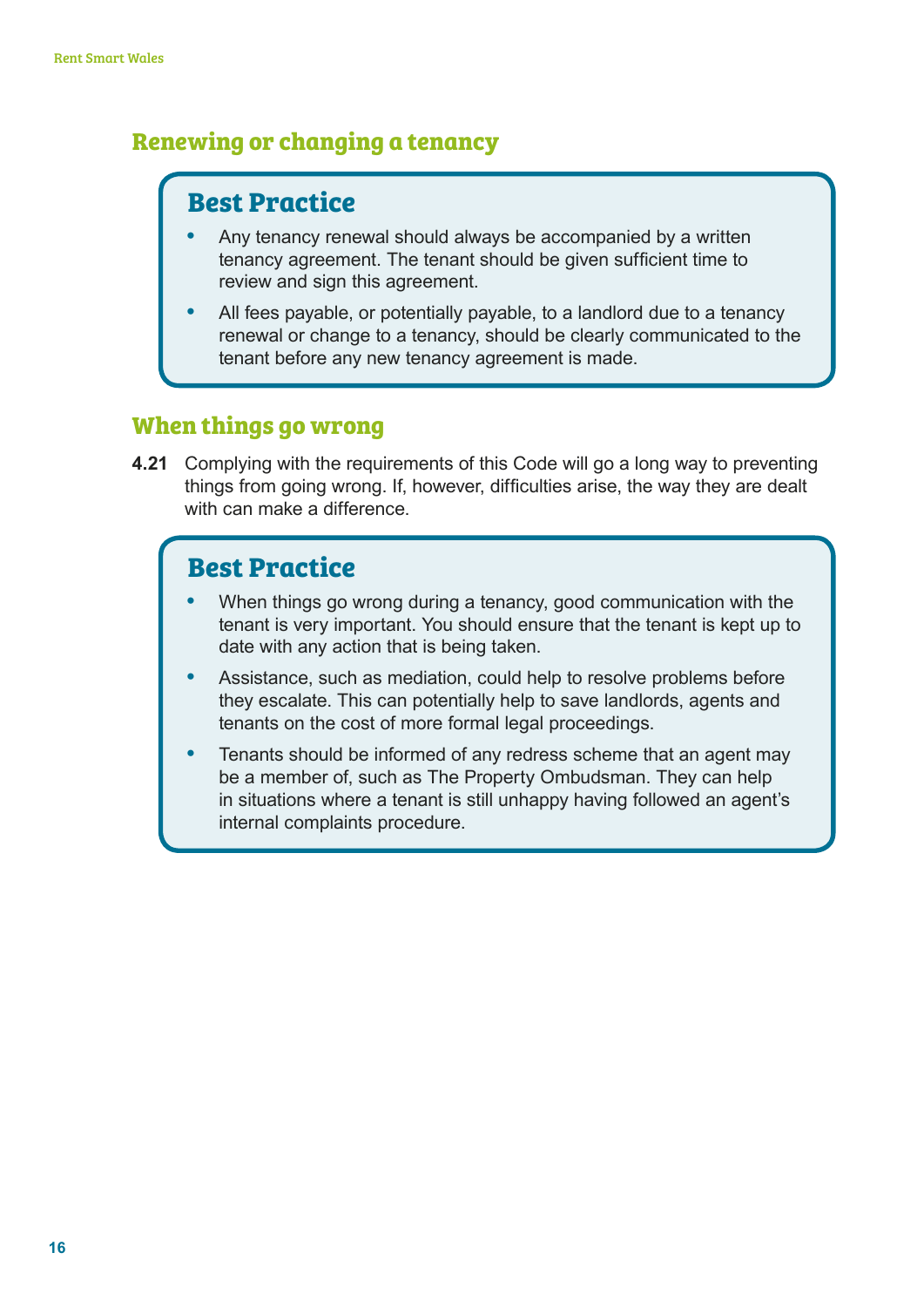# **5: Ending a Tenancy**

- **5.1** This section explains what is required when a tenancy is ended, whether by the tenant, landlord or agent.
- **5.2** There are procedures which must be carried out in order to end an assured or an assured shorthold tenancy<sup>36</sup>. If this does not happen, then a tenant must not be evicted without a possession order and by following the correct process. Ideally, a notice is legally served and the tenant leaves as required.
- **5.3** Deductions from a tenancy deposit<sup>37</sup> must not be made without suffering actual losses, and evidence must be provided to support claims, though only if a dispute is raised regarding the deduction. Losses as a result of fair wear and tear must not be deducted from the deposit.
- **5.4** If it is decided that a deduction should be made from a tenancy deposit, then details setting out the reasons must be provided to the former tenant, in writing, if requested. The claim should also be made by following tenancy deposit legislation and also the requirements of the tenancy deposit protection scheme with which the tenancy deposit was registered.
- **5.5** Any balance remaining from the deposit must be refunded within a reasonable time after an agreement is reached between the parties of what is to be refunded.
- **5.6** Should the amount be disputed, any amount must be refunded within a reasonable time or after the decision of the tenancy deposit scheme adjudicator, or by order of a court.
- **5.7** Deposit sums not in dispute must be refunded to the tenant within a reasonable time from the end of the tenancy.

<sup>&</sup>lt;sup>36</sup> Chapter I (Assured Tenancies) and Chapter II (Assured Shorthold Tenancies) of Part I (Rented Accommodation) of the Housing Act 1988.

<sup>&</sup>lt;sup>37</sup> Chapter 4 (Tenancy Deposit Schemes) in Part 6 (Other Provisions about Housing) of the Housing Act 2004.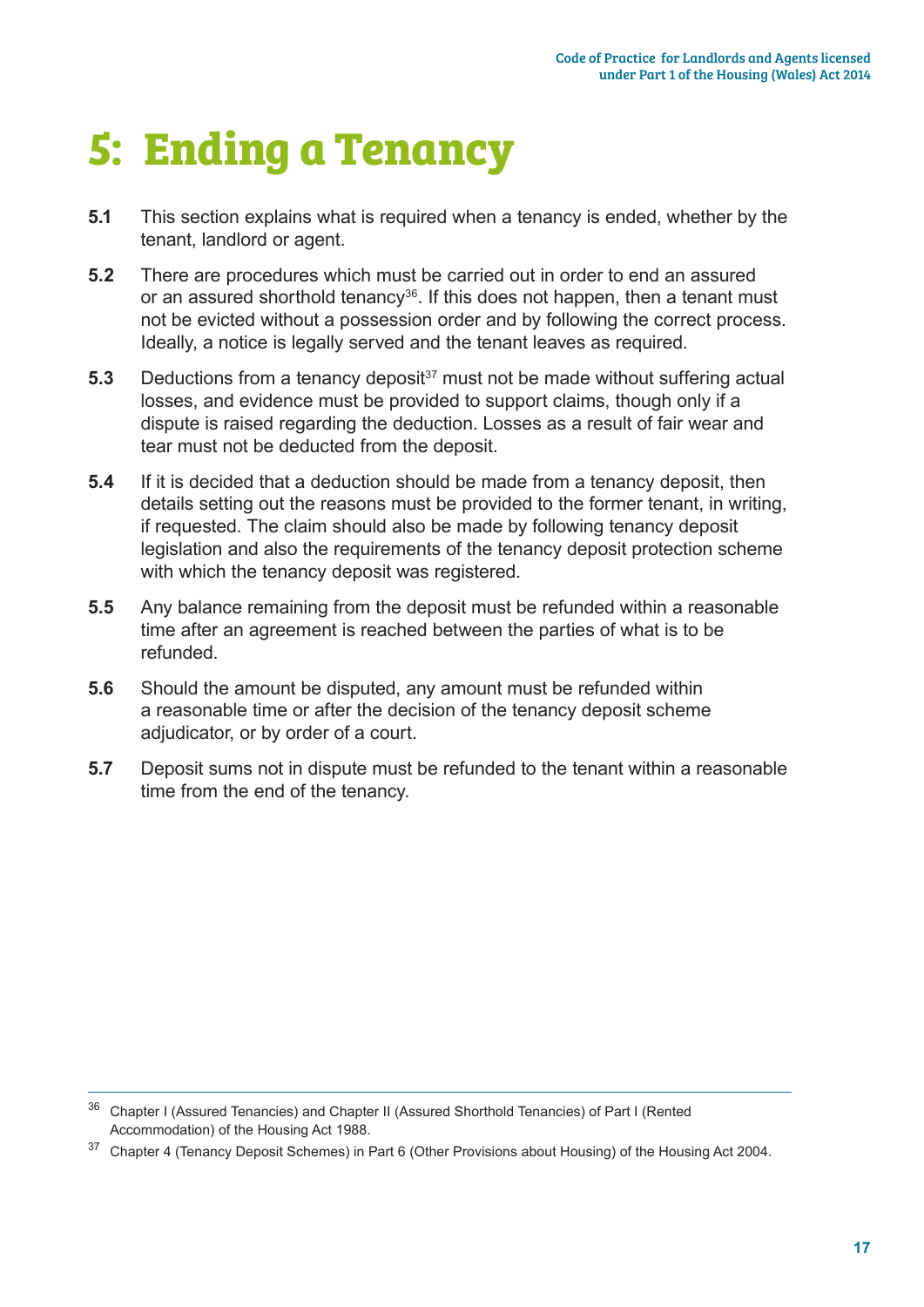- **•** When giving or receiving a notice to end a tenancy, provide the tenant with written guidance which explains what steps they should take to help prepare the property for the end of the tenancy e.g. the handover of keys. Draw the tenant's attention to any specific clauses or obligations within the tenancy agreement relating in particular to proposed deductions from the tenancy deposit but also, for example, to specified standards of cleaning.
- **•** An agent should always inform the landlord promptly, and in writing when they receive notice from a tenant that they wish to bring a tenancy to an end.
- **•** If a tenant does not have accommodation to move into, or is struggling to find alternative accommodation, help them by providing information, such as the Local Authority's Housing Advice Service, Citizens Advice, or Shelter Cymru. Do not wait until the very end of a tenancy to do this, Under Part 2 of the Housing (Wales) Act 2014, Local Authorities have a duty to help prevent homelessness and they work with tenants, landlords and advice organisations to help to find solutions to problems.
- **•** Aim to inspect the vacated property within 24 hours or on the next working day to establish whether it has been returned in the condition specified to the tenant. If this is not possible, then it should be the earliest possible day after the tenancy has ended.
- **•** Inform the tenants of the date of the end of tenancy inspection. Give them a reasonable opportunity to attend the end of tenancy inspection.
- **•** If the intention is to make a deduction from a deposit, when obtaining estimates for restoring the standard of the property and contents following a tenancy, all actions should be recorded. Seek guidance from the tenancy deposit scheme used to register the deposit.
- **•** Notify the Local Authority and utility companies when a tenant no longer lives in a property.
- **•** If applicable, record final gas, electricity and water meter readings and agree them with the tenant.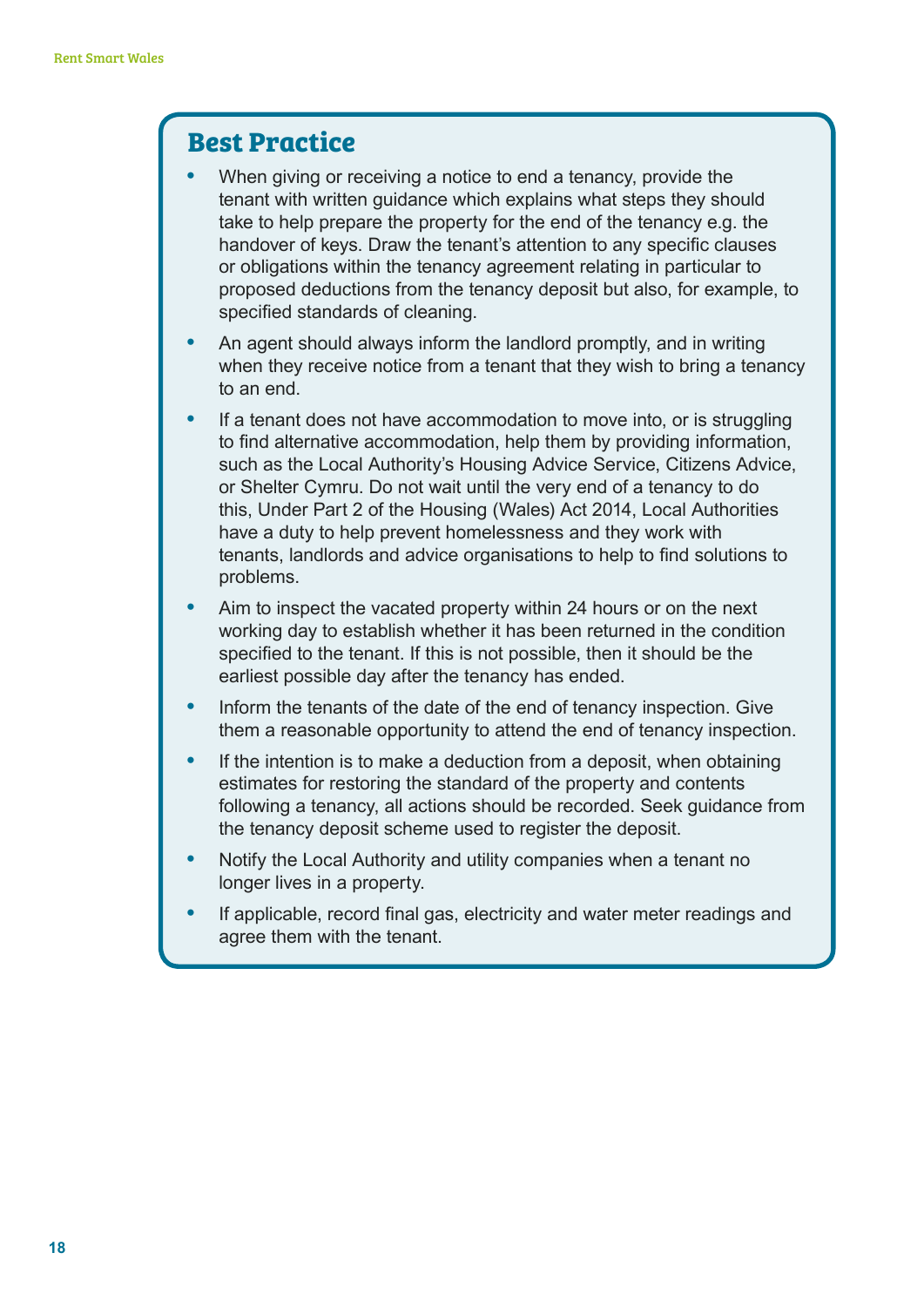# **Appendix 1: Glossary of Terms**

**Agent** – a person, or company, who is licensed by Rent Smart Wales to carry out any of the letting or management duties on behalf of a landlord.

**Credit check** – a financial check which may be carried out on a potential tenant (or guarantor) to establish whether or not they are able to pay the proposed rent.

**Freehold** – the outright ownership of a building, such as a block of flats, and the land it stands on.

**Gas Safe Register** – the gas registration body for the United Kingdom. It is the only official list of engineers approved to work on gas fittings and appliances in residential properties.

**Guarantor** – a third party, which could be, for example, a parent or close relative, who agrees to pay a tenant's rent if they are unable to pay, or haven't paid.

**Landlord** – the owner of a property which is rented by a tenant.

**Leasehold** – the right to live in a property of which somebody owns the *Freehold*, usually for a number of years.

**Possession order** – a court order granted to enable the legal eviction of a tenant.

**Prescribed information** – information which must, legally, be provided.

**Reference** – usually a written statement from a previous landlord or agent about a former tenant. This may be required by landlords or agents as an indication of the suitability and reliability of potential tenants.

**Service charges** – fees that a tenant may have to pay to cover their share of the cost of maintaining the building they rent a property in. Service charges usually cover costs such as repairs to communal areas, and the structure of the building, such as roof, windows, pipes, drains. They may also cover things such as the gardening costs. They are usually chargeable in buildings which contain a few *Leasehold* homes, such as a block of flats.

**Solid Fuel** – various types of solid material which are used as fuel to produce energy, such as wood, coal and biomass pellets.

**Tenancy agreement** – the contract which allows a tenant to rent their home.

**Tenant** – a person who rents a home.

**Utility** – a service provided to, and used in, a home, such as gas, electricity or water.

**Value Added Tax (VAT)** – a charge which is applied to most goods and services provided by registered businesses in the United Kingdom.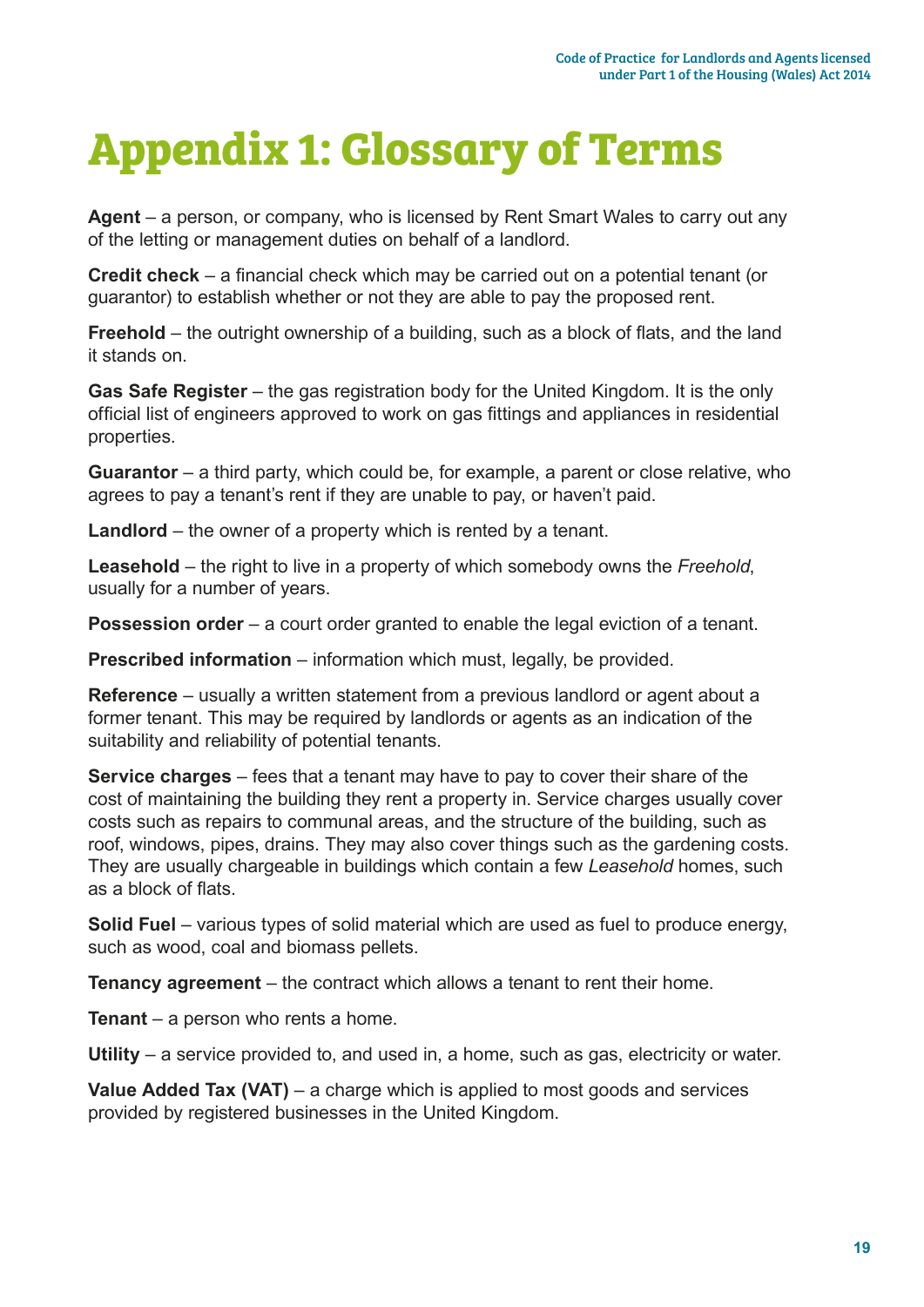# **Appendix 2: Other relevant legislation and Codes of Guidance**

#### **Housing acts**

- **•** Housing Act 1988
- **•** Housing Act 2004
- **•** Housing (Wales) Act 2014

#### **Equality acts**

- **•** Sex Discrimination Act 1975
- **•** Race Relations Act 1976
- **•** Disability Discrimination Act 1995
- **•** Equalities Act 2010

#### **Other acts**

- **•** Covenant of Quiet Enjoyment (and Protection from Eviction Act 1977)
- **•** The Consumer Protection Act 1987
- **•** Landlord and Tenant Act 1985 and/or Landlord and Tenant Act 1987
- **•** Localism Act 2011
- **•** Consumer Rights Act 2015

#### **Statutory instruments**

- **•** Electrical Equipment (Safety) Regulations 1994
- **•** Gas Safety (Installation and Use) Regulations 1998 (SI 1998/2451)
- **•** The Furniture and Furnishings (Fire Safety) Regulations 1988(SI 1988/1324)
- **•** General Product Safety Regulations 2005
- **•** Regulatory Reform (Fire Safety) Order 2005 (SI 2005/1541)
- **•** The Consumer Protection from Unfair Trading Regulations 2008 (SI 2008/1277)
- **•** Control of Asbestos Regulations 2012 (SI 2012/632)
- **•** Energy Performance of Buildings (England and Wales) Regulations 2012 (SI 2012/3118)
- **•** Water Industry (Undertakers Wholly or Mainly in Wales) (Information about Non-owner Occupiers) Regulations 2014 (SI 2014/3156)